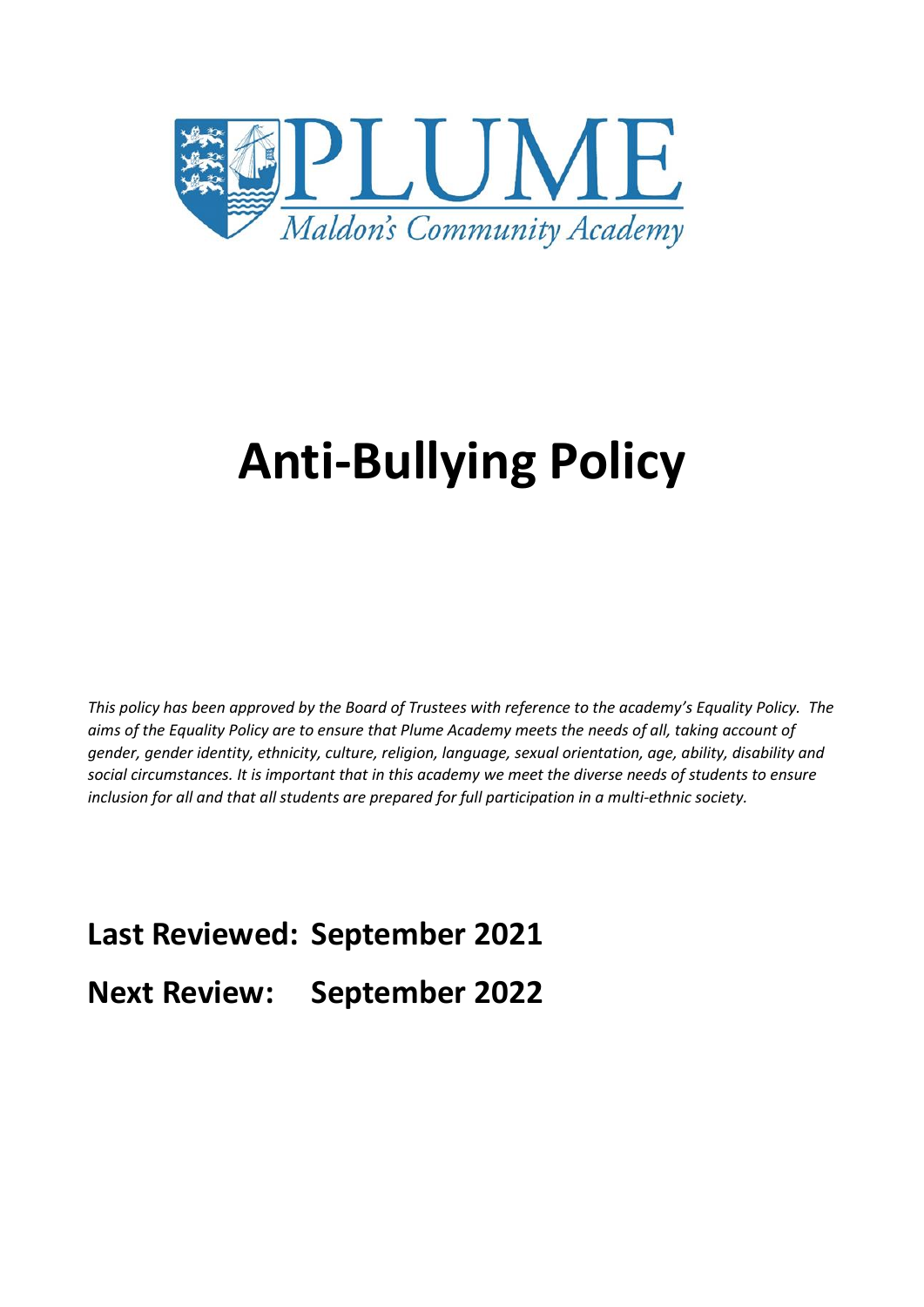# **Contents Page**

| <b>Section</b> | <b>Heading</b>                                                                                             | Page |
|----------------|------------------------------------------------------------------------------------------------------------|------|
|                |                                                                                                            |      |
|                | Introduction                                                                                               | 3    |
| 1.             | <b>Identifying Bullying</b>                                                                                | 4    |
| 2.             | <b>Reporting Bullying</b>                                                                                  | 5    |
| 3.             | <b>Responding to Bullying</b>                                                                              | 7    |
| 4.             | Academy initiatives to prevent and tackle bulling                                                          | 8    |
|                |                                                                                                            |      |
| Appendix 1     | E-Safety                                                                                                   | 10   |
| Appendix 2     | Stonewall - supporting Lesbian, Gay, Bisexual and Transgender (LGBT) students and<br>celebrating diversity | 12   |
| Appendix 3     | <b>Student friendly Anti-Bullying Policy</b>                                                               | 14   |
| Appendix 4     | The Diana Award - Anti-Bullying Ambassadors                                                                | 16   |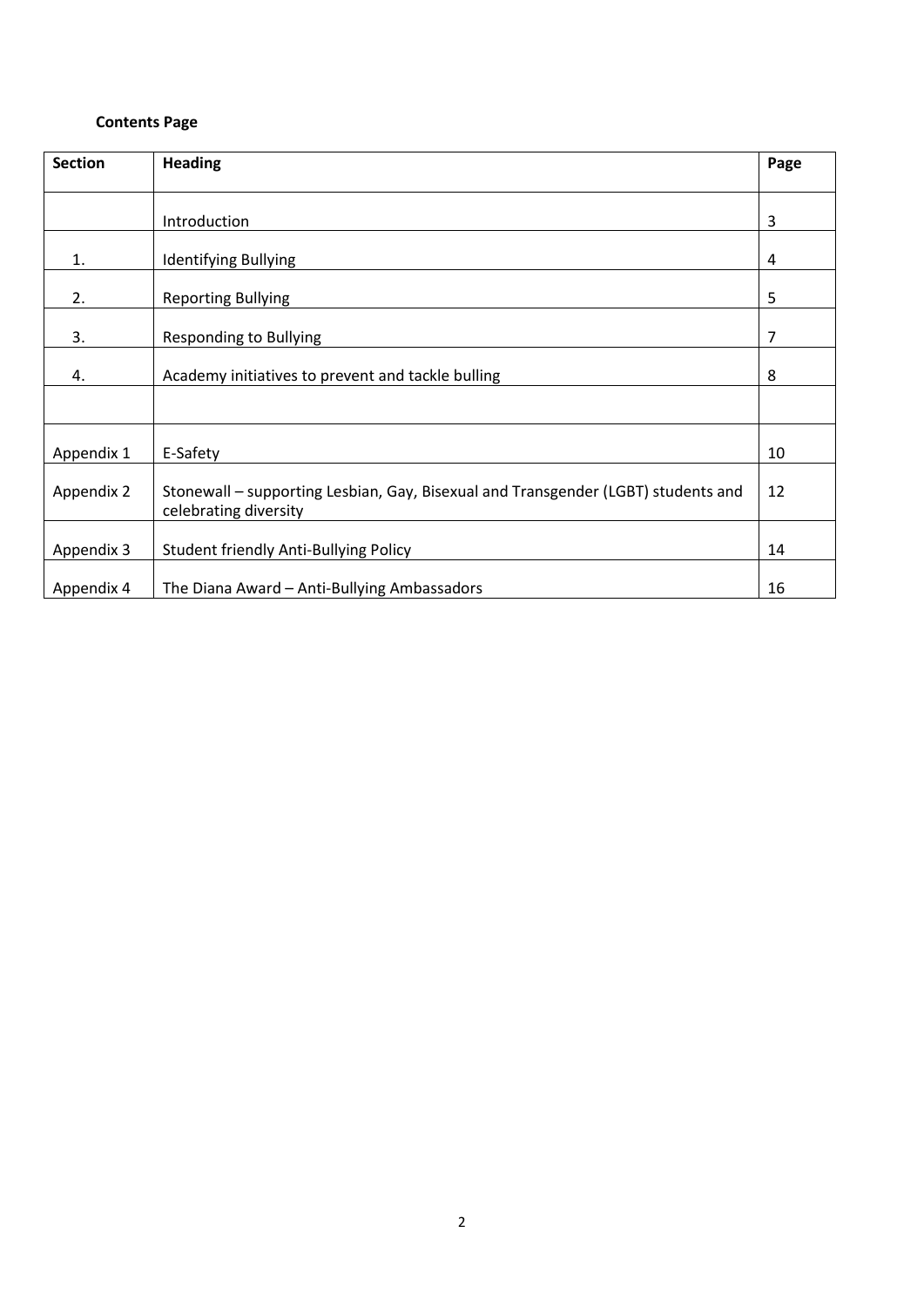#### **Introduction**

Plume, Maldon's Community Academy, has over 1800 students, delivers across three different key stages and has a core mantra of being at the heart of the community of Maldon. Plume Academy's Anti-Bullying Policy aims to be diverse yet at the same time structured with student safety and wellbeing as the main points of focus.

Plume, Maldon's Community Academy is a place where every person has the right to be themselves and to be included in a safe, positive and happy environment. Everyone at our academy is equal and should be treated so as well as with dignity and respect.



#### **Mission Statement**

*Plume Academy remains focused on endeavouring to provide each individual student with an outstanding education, and with the further support of our staff, they are also empowered to overcome any barriers to learning they may encounter or experience. Alongside 'DwD' (Discipline with Dignity), which underpins our core ethos, Plume Academy also aims to provide a community feel that in turn will allow every individual to flourish, develop and evolve, and do so in a respectful, safe, calm and nurturing environment. Each stakeholder should have the confidence to know how to approach and handle a situation, whilst also fully understanding the support mechanisms that are available to them at the same time.*

#### **Aims and purposes of the policy**

Bullying of any kind is unacceptable and will never be tolerated at Plume Academy. At our academy the safety, welfare and wellbeing of all students and staff is a key priority and of paramount importance. We take all incidents of bullying very seriously and strongly believe it is our duty as a whole academy community to take measures to prevent, tackle and resolve any bullying, harassment or discrimination that is reported and or that may arise. We actively promote the core British Values of respect and equality, and work to ensure that 'difference and diversity' is celebrated across the whole academy community. We also want to enable our students to become responsible citizens and to prepare them for life in 21<sup>st</sup> Century Britain. These values reflect those that will be expected of our students, without exception, as well as by society in general, when they leave Plume Academy and enter into the world of work, further study or training. We remain fully committed to improving our academy's approach to tackling bullying by regularly monitoring, reviewing and assessing the impact of our preventative measures.

#### **Why does Plume Academy need an Anti-Bullying Policy?**

Any form of bullying has the potential to lead to serious harm to those who are subjected to it. Bullying can impact upon the futures and overall health and wellbeing of the individual(s) in question. It can also lead to affected students developing low self-esteem, poor attendance, a decline in academic performance, feeling very unhappy or even depressed.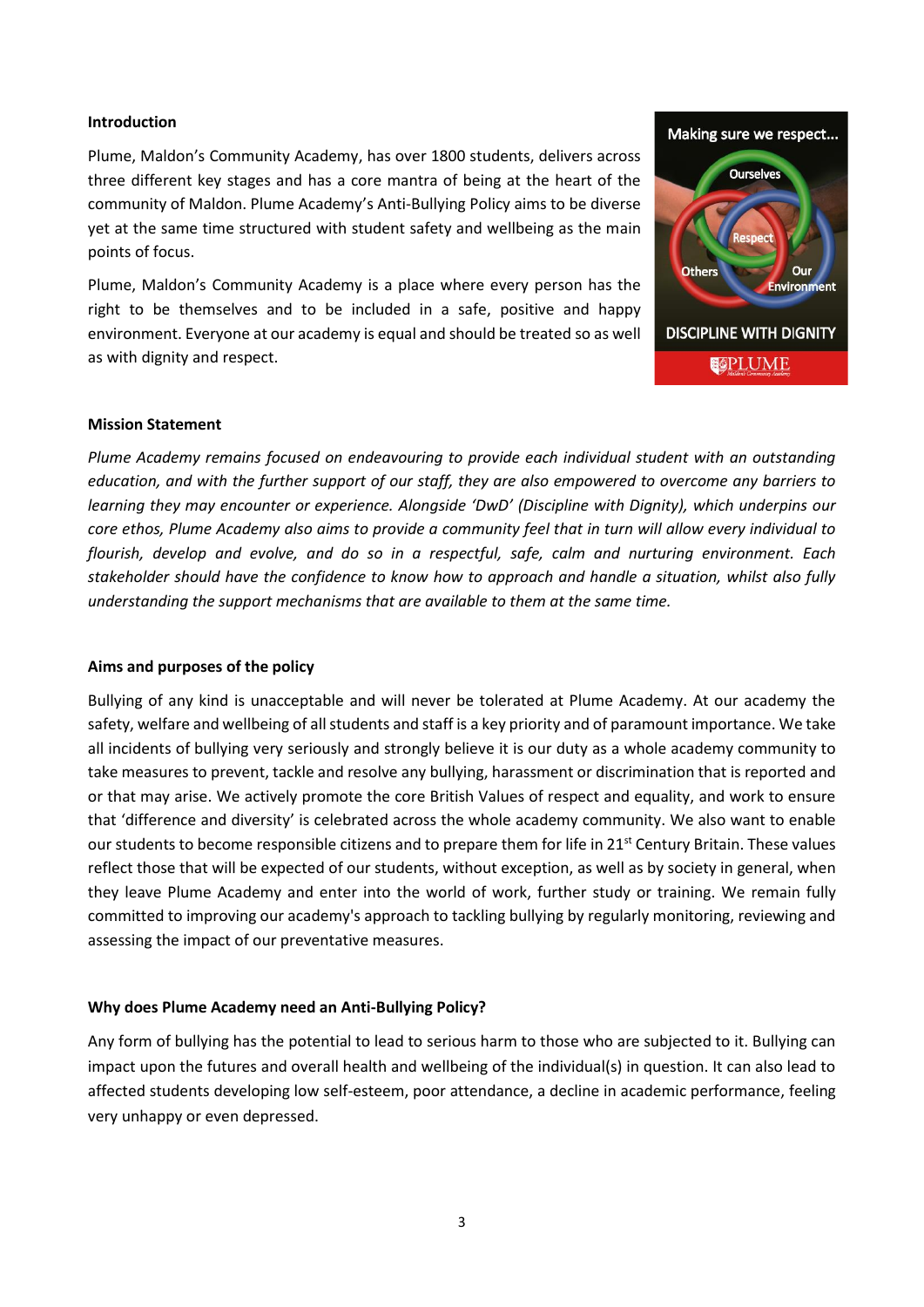## **1. Identifying Bullying**

Students of Plume, Maldon's Community Academy, have discussed and identified the key underpinning factors that constitute what bullying is and the negative impact this can have on the student(s) being bullied. By identifying what bullying is, all stakeholders are aware as to how their potential actions could be interpreted and how this could also impact those they have interacted with. Awareness of the types of bullying, the consequences and how to tackle it are addressed within a variety of ways within the academy, with a particular emphasis coming from the Personal Development Curriculum, within lesson and tutorial time. Students are encouraged to both recognise and report any form of behaviour with opportunities for their sharing of information to be confidential and subtle.

## a) **What is bullying?**

"*Repeated negative behaviour that is intended to make others feel upset, uncomfortable or unsafe*."

## [Source: The 'Diana Award' definition]

**Bullying** is defined as the repetitive, intentional harming of one person or group by another person or group, where the relationship involves an imbalance of power.

Bullying is, therefore:

- Deliberately hurtful
- Repeated, often over a period of time
- Difficult to defend against

Bullying can occur in many different forms and is more prevalent now than ever before with the strong hold that social media has upon our society and the young people growing up using it. Bullying has evolved from verbal and physical bullying to now being more frequently found on the screen of a mobile phone or via an email, text message or social media platform. Therefore, bullying is all around us and it is about the individual(s) taking responsibility for their actions via both technology as well as in person.

#### b) **Types of bullying:**

Bullying can include:

| <b>TYPE OF BULLYING</b> | <b>DEFINITION</b>                                                           |
|-------------------------|-----------------------------------------------------------------------------|
| Emotional               | Being unfriendly, excluding, tormenting                                     |
| Physical                | Hitting, kicking, pushing, taking another's belongings, any use of violence |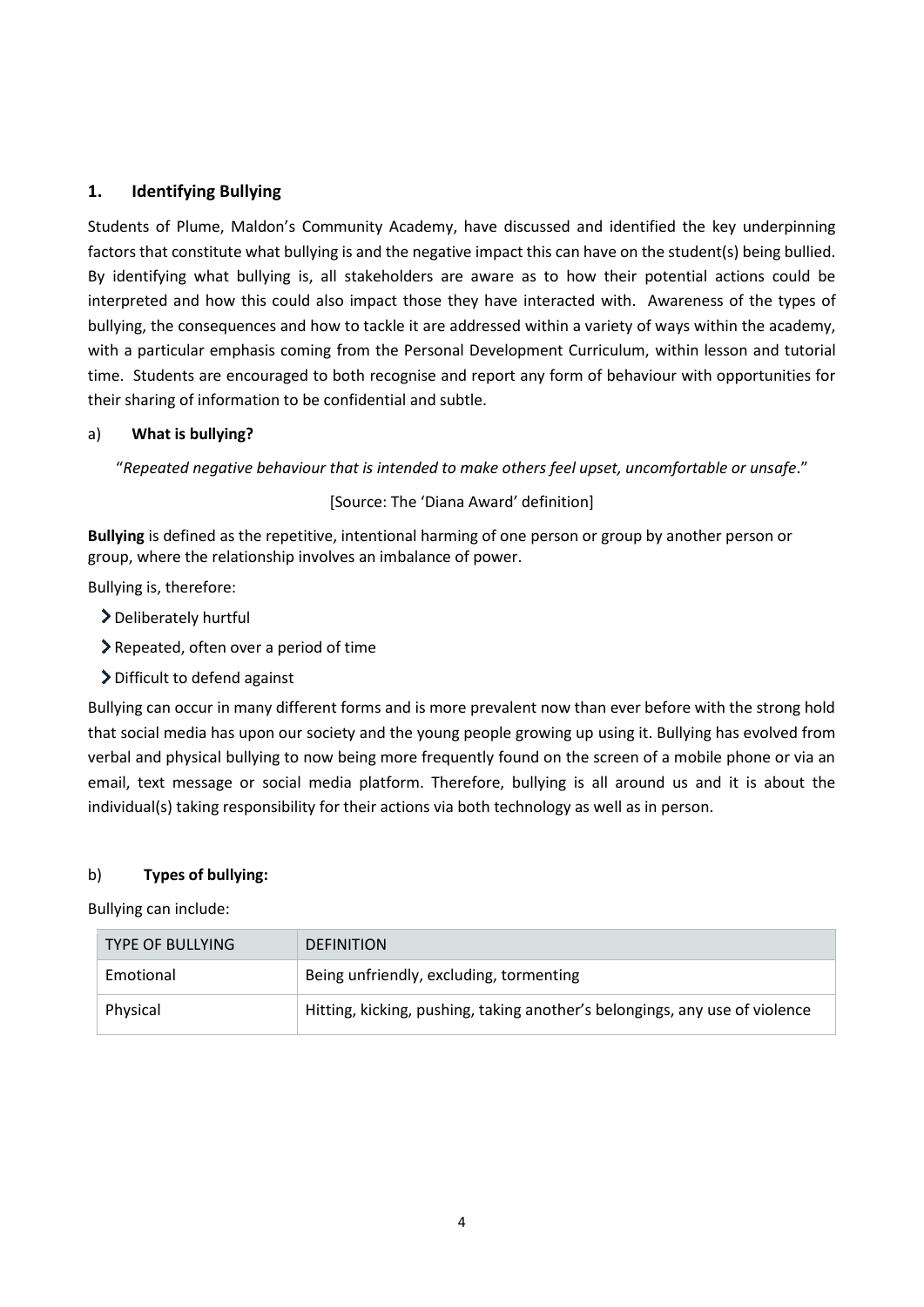| <b>TYPE OF BULLYING</b>                                                                                                                                                       | <b>DEFINITION</b>                                                                                                                                                                                                                                                                                                                                                                                                                                     |  |  |  |
|-------------------------------------------------------------------------------------------------------------------------------------------------------------------------------|-------------------------------------------------------------------------------------------------------------------------------------------------------------------------------------------------------------------------------------------------------------------------------------------------------------------------------------------------------------------------------------------------------------------------------------------------------|--|--|--|
| Prejudice-based and<br>discriminatory, including:<br>$\bullet$ Racial<br>• Faith-based<br>• Gendered (sexist)<br>• Homophobic/biphobic<br>• Transphobic<br>• Disability-based | Taunts, gestures, graffiti or physical abuse focused on a particular<br>characteristic (e.g. gender, race, sexuality)                                                                                                                                                                                                                                                                                                                                 |  |  |  |
| Sexual                                                                                                                                                                        | Explicit sexual remarks, display of sexual material, sexual gestures,<br>unwanted physical attention, comments about sexual reputation or<br>performance, or inappropriate touching                                                                                                                                                                                                                                                                   |  |  |  |
| Direct or indirect verbal                                                                                                                                                     | Name-calling, sarcasm, spreading rumours, teasing                                                                                                                                                                                                                                                                                                                                                                                                     |  |  |  |
| Cyber-bullying                                                                                                                                                                | Bullying that takes place online, such as through social networking sites,<br>messaging apps or gaming sites<br>Cyberbullying is the repeated negative use of technology to intentionally<br>hurt others e.g. posting unwanted pictures or messages, accessing another<br>person's account without permission, creating fake accounts to<br>impersonate or harass someone, and sharing other people's private<br>information online (See Appendix 1). |  |  |  |

## c) **Bullying can be based on any of the following things:**

Race (racist bullying) Religion or religious beliefs Culture or class Gender (sexist bullying) (Appendix 2) Sexual orientation (homophobic or biphobic bullying) (See Appendix 2) Gender identity (transphobic bullying) (See Appendix 2) Special Educational Needs and Disabilities (SEND) Appearance or health conditions Related to home or other personal situation Related to another vulnerable group of people

## **No form of bullying will be accepted, and all incidents will be taken very seriously.**

# **2. Reporting Bullying**

# **a) A student who is being bullied**

If a student is being bullied, s/he is encouraged to not retaliate but to tell someone they trust about it such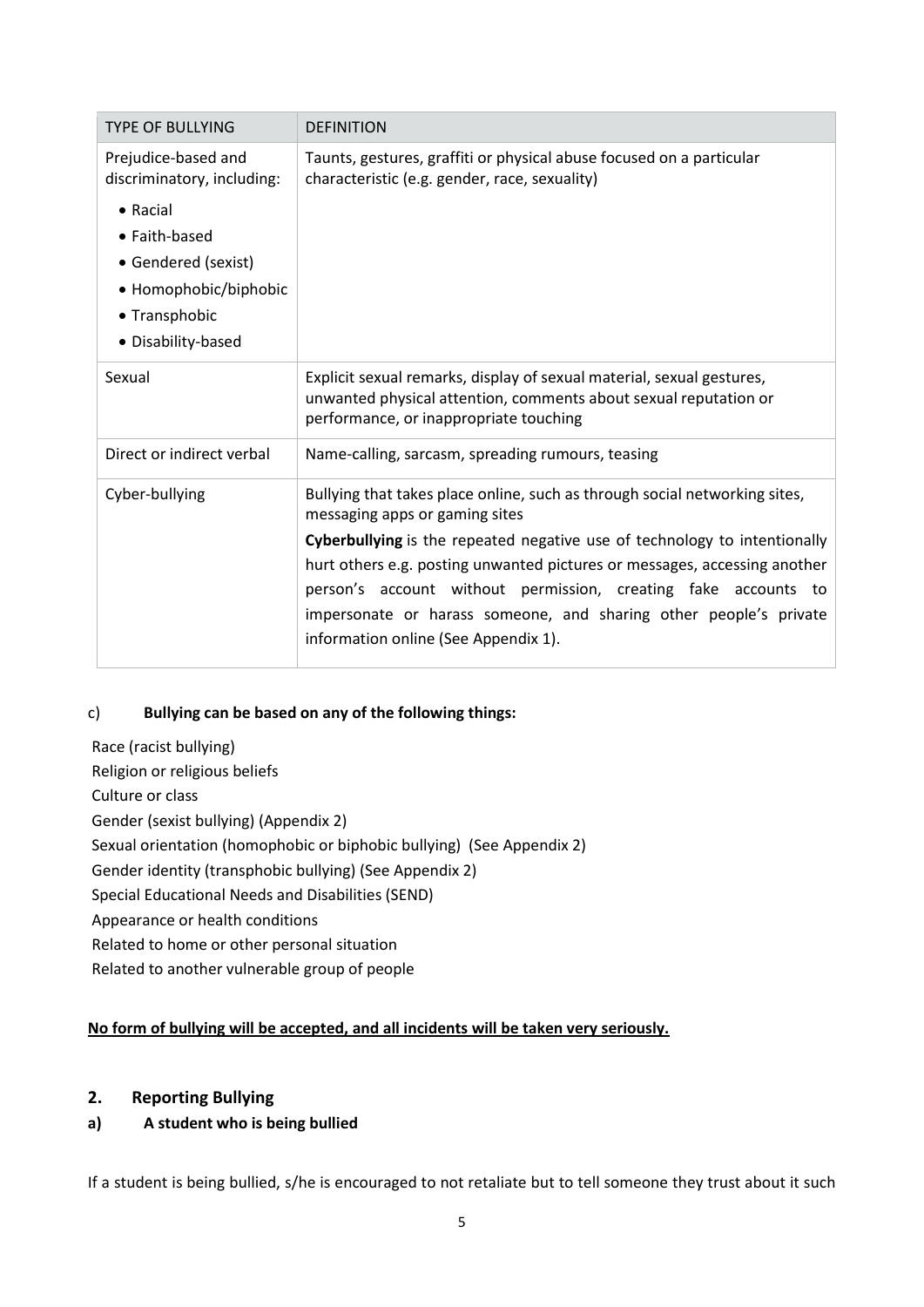as a friend, family member or trusted adult. They are also encouraged to report any bullying incidents whilst at the academy. This can be in the form of:

 reporting it to a teacher such as a form tutor, Assistant Head of Year (AHoY), Head of Year or any other member of staff

 report it to a Student Leadership Team member or a Peer Mentor who can be found in the academy 'safe space' every lunch

 using the anonymous academy bullying reporting boxes located in the Student Support Centres of both campuses

reporting bullying by emailing the appropriate Head of Year and Assistant Head of Year:

[year7support@plume.essex.sch.uk](mailto:year7support@plume.essex.sch.uk) [year8support@plume.essex.sch.uk](mailto:year8support@plume.essex.sch.uk) [year9support@plume.essex.sch.uk](mailto:year9support@plume.essex.sch.uk) [year10support@plume.essex.sch.uk](mailto:year10support@plume.essex.sch.uk) [year11support@plume.essex.sch.uk](mailto:year11support@plume.essex.sch.uk) [year12support@plume.essex.sch.uk](mailto:year12support@plume.essex.sch.uk) [year13support@plume.essex.sch.uk](mailto:year13support@plume.essex.sch.uk)

- reporting it to other academy staff such as our Learning Support Assistants, the LAIC staff or a teacher the student may feel they best get on with
- call Childline to speak with someone in confidence via the number 0800 1111.

## **b) Reporting – Roles and Responsibilities**

## **Staff**

All academy staff, both teaching and non-teaching (for example, midday supervisors, caretakers, librarians (LAIC), have a duty to report bullying, to be vigilant to the signs of bullying and to play an active role in the academy's efforts to prevent bullying. If staff are aware of bullying, they should reassure the student(s) who appears to be the victim and inform a relevant member of the pastoral team.

## **Senior Staff**

**T**he Executive Principal and the whole Senior Leadership Team (SLT) have overall responsibility for ensuring that the Anti-Bullying Policy is followed by all members of staff and that the academy upholds its duty to promote the safety and wellbeing of all young people in its care.

## **Parents and Carers**

Parents and carers should look out for potential signs of bullying such as distress, lack of concentration, feigning illness or other unusual behaviour. Parents and carers should tell their child not to retaliate and support and encourage them to report the bullying. Parents and carers can report an incident of bullying in person, or by phoning or emailing the appropriate year group support email. Parents and carers are encouraged to communicate in an honest and open manner with the academy, and are made aware that they able to access all staff email addresses via the Plume website.

## **Students**

Students should not take part in any kind of bullying and should watch out for potential signs of bullying amongst their peers. They should never be bystanders to incidents of bullying so if students witness bullying,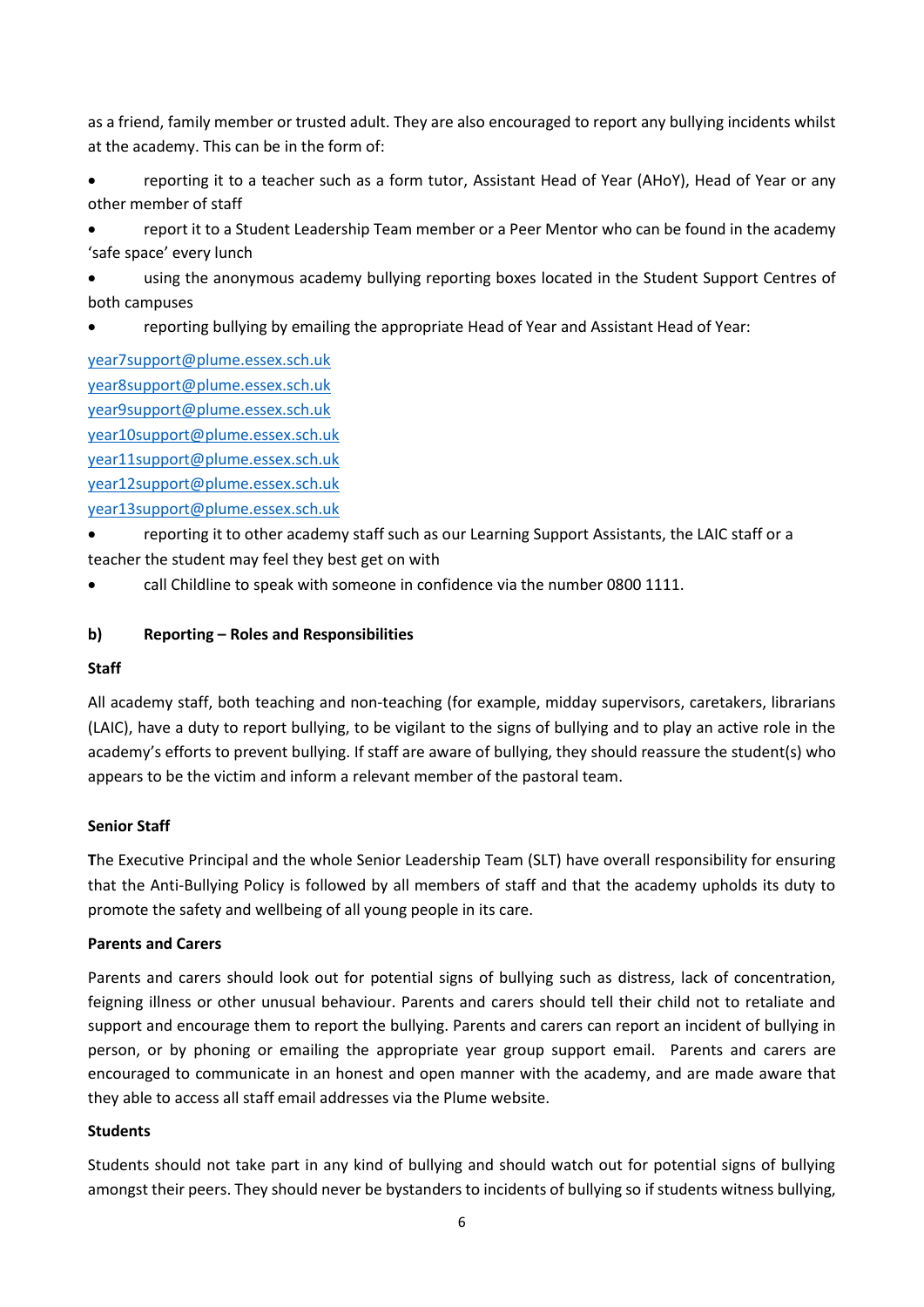they should always look to support the victim, encourage them to report the bullying and, if possible, accompany them to tell a trusted adult. Students who witness or are aware of bullying should always look to take positive and supportive action.

## **3. Responding to Bullying**

When bullying has been reported, the following actions will be taken:

- $\circ$  written first account statements will be gathered from all the students named as being involved
- o staff will record the bullying incident centrally on SIMS
- $\circ$  designated academy staff will monitor incident reporting forms and information recorded on SIMS analysing and evaluating the results
- $\circ$  designated academy staff will produce termly reports summarising the information which the Executive Principal will report to the Board of Trustees via the appropriate Key Indicator of Performance (KIP) Committee
- $\circ$  support will be offered to those who are the target of bullying from the pastoral team, from a Student Leadership team member, a Peer Mentor or through mediation and restorative activities.
- $\circ$  staff will proactively respond to the bully who may also require support from the pastoral team, Student Leadership team member, Peer Mentor or through mediation and restorative activities
- $\circ$  the staff involved will assess as to what stage parents and carers need to be involved
- $\circ$  students may require external support outside of the internal academy process. Therefore, if this is required, the respective pastoral leader will support the recommendation and application whilst completing the relevant checks with parent and carers as well as the student himself/herself of course. Agencies such as 'Kids Inspire' and Emotional Wellbeing and Mental Health Service (EWMHS) may be used in the long-term to assist with the impact of bullying but this decision will be made on a case-bycase basis
- $\circ$  staff will also assess as to whether any other authorities (such as the Police or the local authority) need to be involved, particularly where actions take place outside of academy time.

Any incidents of bullying will need to be evidenced, statements written and a '*balance of probability'* conclusion reached. If the outcome of the incident is that the student accused has been found to have bullied or taken part in an act of bullying towards another student of Plume Academy, the Behaviour Policy will be referred to in terms of applying the appropriate sanction.

As with any incident of poor behaviour at the academy, the sanction guidance will be used, and the relevant Head of Year will seek confirmation from the respective Head of Campus to ensure that the correct decision is reached. Sanctions can increase in severity depending upon the number of offences a student may have been involved in regarding bullying. Also, students who repeatedly offend will be further reprimanded for their actions and punished accordingly. Serious one-off incidents will also be dealt with in the same manner and could, if deemed necessary, require the direct input from and decision by the Executive Principal.

## **Bullying Outside of the Academy**

Bullying is unacceptable and will not be tolerated, whether it takes place inside or outside of the academy. Bullying can take place on the way to and from the academy, before or after school hours, at the weekends, during the holidays or in the wider community. The nature of cyberbullying means that it can impact on a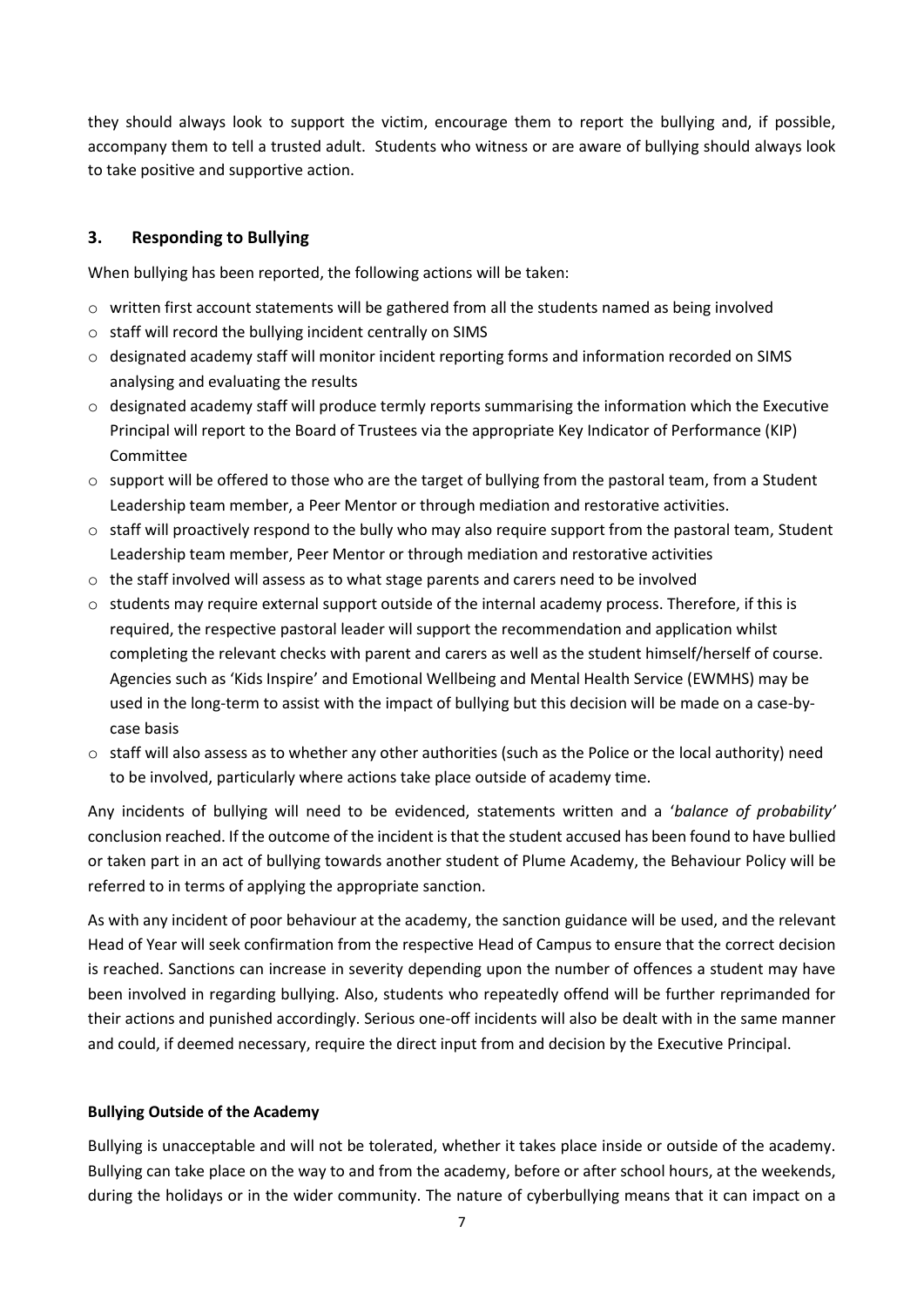student's wellbeing beyond the academy day. Staff, parents and carers and students must remain vigilant to bullying outside of the academy and report and respond according to their responsibilities as outlined in this policy. Plume Academy creates a 'safe place' for students to report concerns, including incidents of bullying outside of the academy. The academy recognises that students are likely to seek support from Plume staff where incidents of bullying outside of the academy have occurred and the Pastoral Teams will be ready to support and action the appropriate referrals where required.

The Executive Principal has a specific statutory power to discipline pupils for poor behaviour outside of the academy premises (Section 89(5) of the Education and Inspections Act 2006.) Where bullying outside academy is reported to academy staff, it should be investigated and acted on, using the procedures in section 3 (above). This may include sharing information with other schools if the perpetrators are not from this academy. Incidents involving mobile phones and social networks may also be investigated if students and parents have followed initial guidance about age restrictions, blocking and reporting. The Executive Principal / Joint Head of Academy should also consider whether it is appropriate to notify the Police of the actions taken against a student. If the misbehaviour could be criminal or poses a serious threat to a member of the public, the Police should always be informed.

## **Derogatory language**

Derogatory or offensive language is not acceptable and will not be tolerated. This type of language can take any of the forms of bullying listed in our definition of bullying. It will be challenged by staff, recorded and monitored on SIMS and follow up actions and sanctions, if appropriate, will be taken for students and staff found using any such language. Staff are also encouraged to record the casual use of derogatory language using informal mechanisms such as the SIMS behaviour log.

## **Prejudice-Based Incidents**

A prejudice-based incident is a one-off incident of unkind or hurtful behaviour that is motivated by a prejudice or negative attitudes, beliefs or views towards a protected characteristic or minority group. It can be targeted towards an individual or group of people and have a significant impact on those targeted. All prejudice-based incidents are taken seriously and recorded and monitored, with the Executive Principal regularly reporting incidents to the Board of Trustees. This not only ensures that all incidents are dealt with accordingly, but also helps to prevent bullying as it enables targeted anti-bullying interventions.

## **4. Academy Initiatives to Prevent and Tackle Bullying**

We use a range of measures to prevent and tackle bullying including:

- a student-friendly Anti-Bullying Policy (Appendix 3) that ensures all students understand and uphold the key messages and concepts within it
- Personal Development lessons which include opportunities for students to be taught about different types of bullying and what they can do to respond as well as prevent it
- tutor time provides regular opportunities to discuss issues that may arise in class and for form tutors to target specific interventions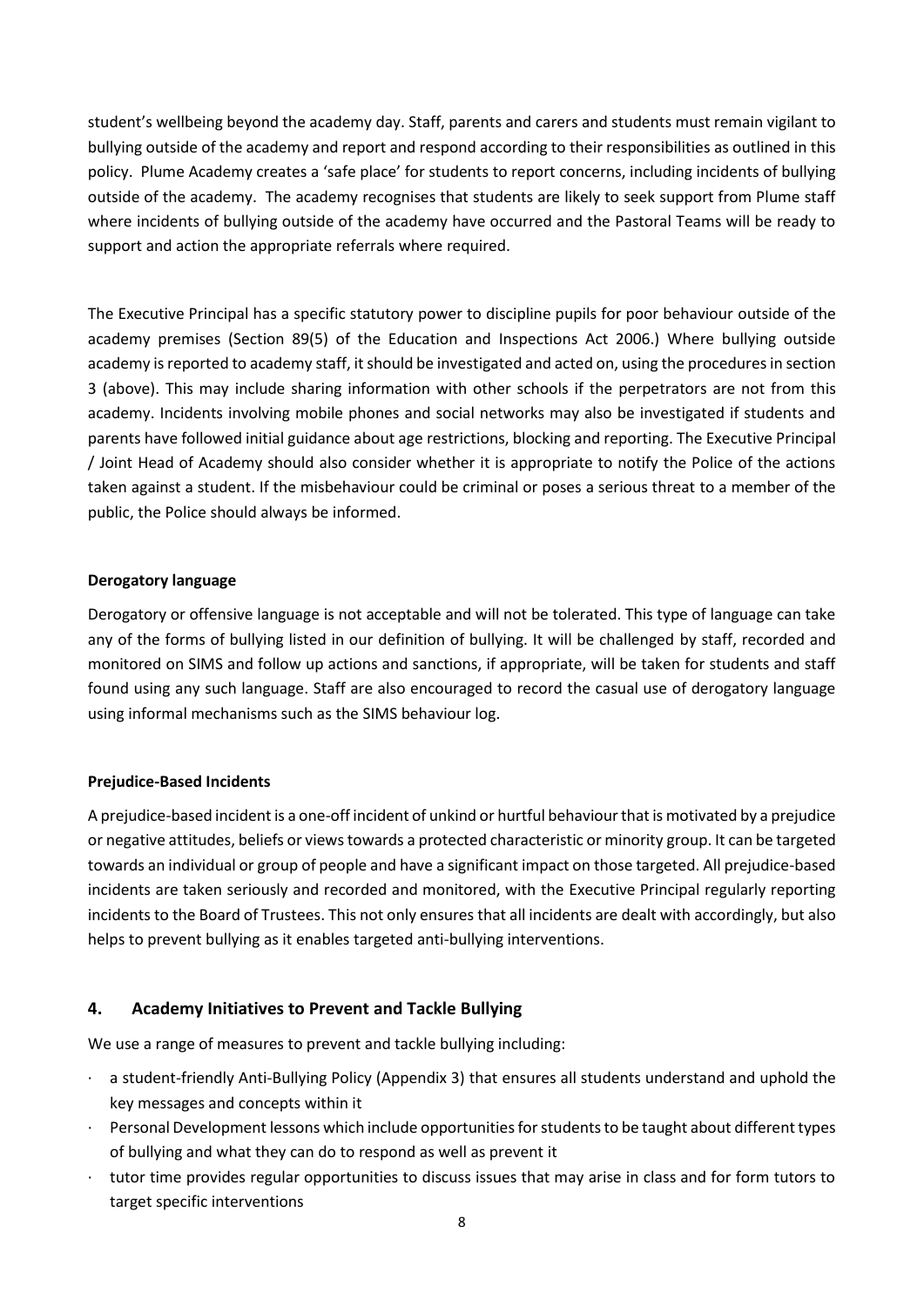- · whole-academy and year group assemblies help raise students' awareness of bullying and derogatory language
- · difference and diversity are celebrated across the academy through diverse displays, books and images. The whole academy participates in events including 'Anti-Bullying Week' and 'LGBT History Month'
- a designated member of staff in post such as a 'Stonewall Champion' to specifically facilitate LGBT student support, staff training and whole academy events
- · the academy values of equality and respect are embedded across the curriculum to ensure that it remains as inclusive as possible
- · stereotypes are challenged by staff and students across the academy as and when required and without exception
- · student Anti-Bullying Ambassadors (Appendix 4), Peer Mentoring and student-led programmes are run to offer support to all those at risk or affected
- · students are continually involved in developing academy-wide anti-bullying initiatives through consultation with groups for example via the democratically elected Executive Student Council and antibullying surveys
- also working with parents, carers and community organisations to tackle bullying where appropriate.

## **Training**

The Executive Principal is responsible for ensuring that all academy staff, both teaching and non-teaching, receive regular training on all aspects of the anti-bullying policy agenda.

#### **Monitoring and reviewing**

The Executive Principal is responsible for reporting to the Board of Trustees (and the local authority where applicable) as to how the policy is being enforced and upheld. The Trustees are in turn responsible for monitoring the effectiveness of the policy via the respective KIP Committee and via in-academy monitoring such as learning walks, effective whole academy multiple daily duties and focus groups with students.

The policy is reviewed every 12 months in consultation with the whole academy community including staff, students, parents and carers and trustees.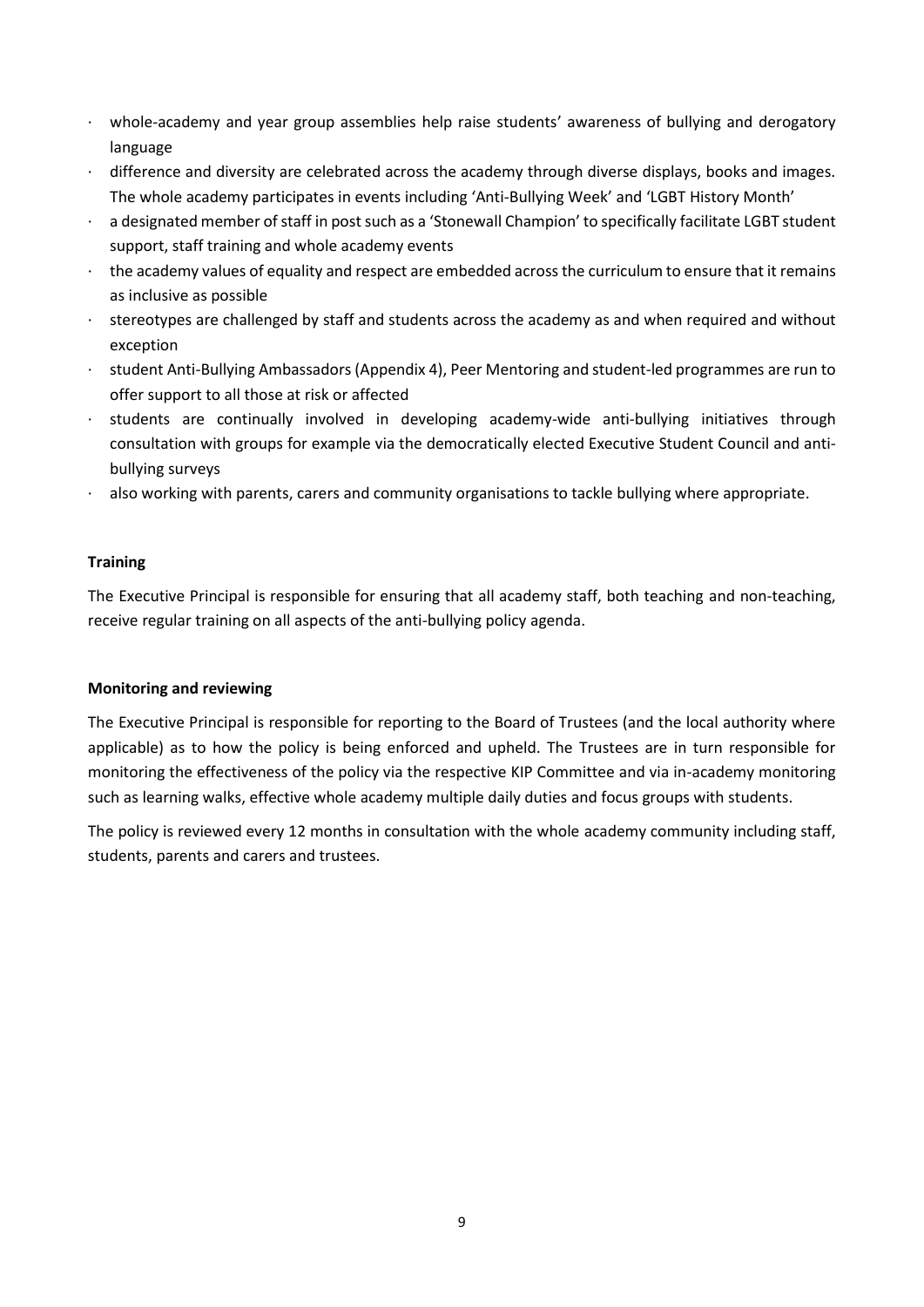# **Appendix 1: E-Safety**

# **E-Safety**

# **What is E– Safety?**

# **How does E-Safety link to bullying (cyberbullying)?**

# **E-Safety and the role of the stakeholders:**

*"Governing bodies and proprietors should ensure there are appropriate procedures in place…to safeguard and promote children's welfare…which should amongst other things include… acceptable use of technologies… and communications including the use of social media."* **Department for Education (2016)**

E-Safety is the protection of individuals against the misuse of technology in various forms. In the current educational climate, ICT aids the development of the students of our academy. ICT formulates key areas of academy life for our students such as accessing school work via platforms such as Teams, researching for work, accessing homework via 'Show My Homework', taking pictures for projects etc. Therefore, it is important that all stakeholders are aware of the dangers and detrimental impact misuse can have upon all involved and how to prevent bullying issues occurring via the misuse of technology and social media.

## **How does E-Safety link to bullying?**

Cyberbullying is a common term used to describe the misuse of technology and social media to bully another person. There are many different forms of cyberbullying including:

- harassment the act of sending offensive, rude or insulting messages and being abusive
- defamation when someone sends information to another person about someone else that is untrue
- flaming the use of extreme and offensive language to provoke a reaction from another person
- impersonation hacking another person's account or creating an account as someone else
- outing and trickery sharing of personal information about another person to reveal secrets
- cyberstalking the act of sending and repeatedly sending texts, emails and messages to cause harassment
- exclusion intentionally leaving someone out of a group whether it be chatting, gaming, Apps etc.

As an academy, we can ensure that all stakeholders are educated as to what constitutes cyberbullying and how the use of technology can be controlled through a positive and clear infrastructure. Therefore, reducing the number of incidents of cyberbullying and ensuring that we have a strong E-Safety ethos to support our Anti-Bullying Policy at Plume Academy.

## **E-Safety and the Role of all Stakeholders**

*'The internet is essential to our education and learning experience. ICT forms a large part of our education and it is about being responsible when using the internet, technology or any form of social media.***'**

## **Plume, Maldon's Community Academy's Executive Student Council Representative (2019)**

There are a number of actions that link to the term 'cyberbullying' and that is what as a group of stakeholders we must attempt to prevent before it occurs. Our Executive Student Council representatives have devised a 'do's and don'ts' list for all stakeholders in an attempt to assist, overcome and prevent any such action linked to cyberbullying arising.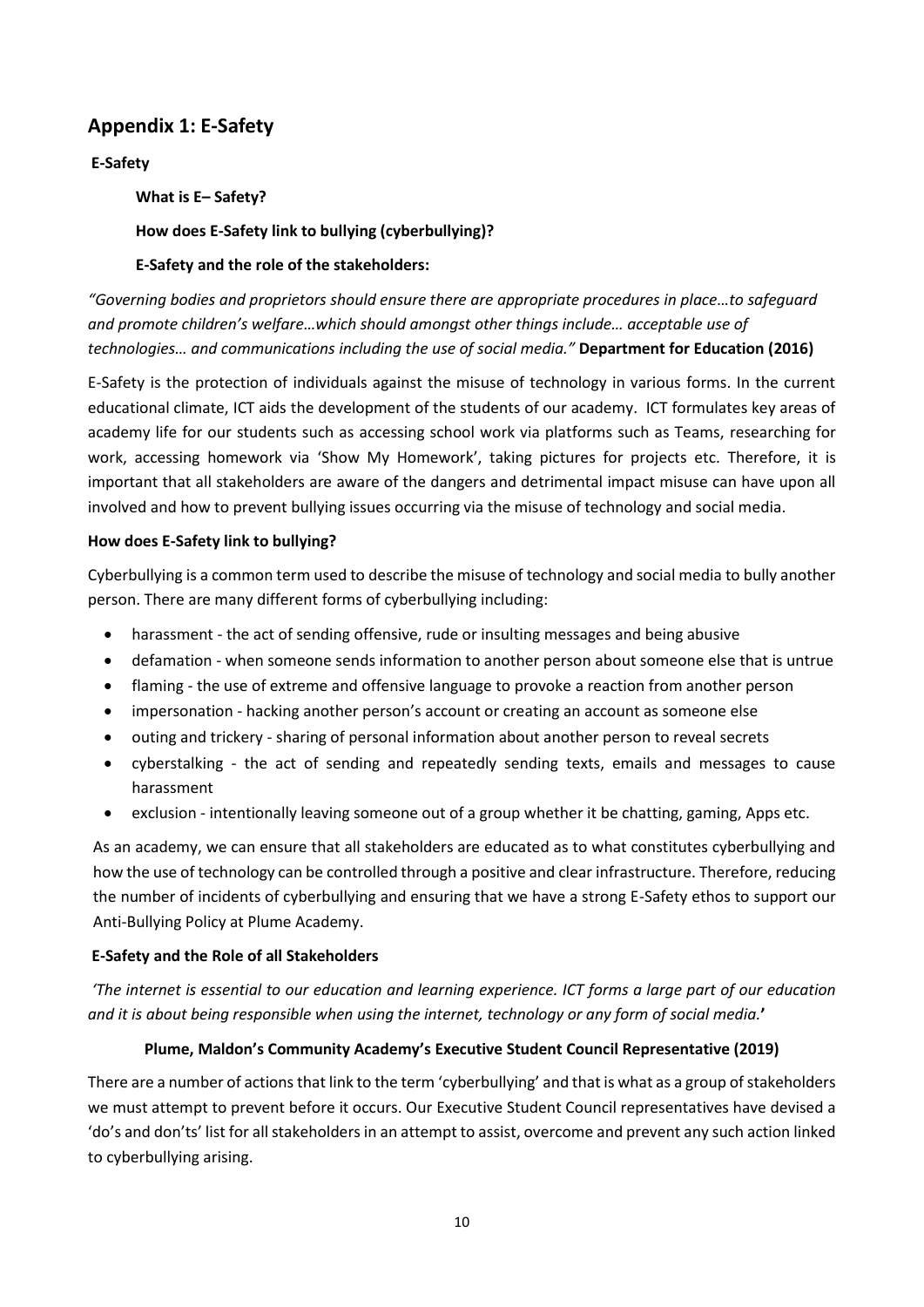# **The Do's and Don'ts: of E-Safety to Prevent Cyberbullying**

| Plume, Maldon's<br><b>Community Academy</b>                                                                                                                             |                                                                                                                                                          | <b>Parents/Carers</b>                                                                                                                                            |                                                                                                                                                                        | <b>Students</b>                                                                                                 |                                                                                                                                                                            |
|-------------------------------------------------------------------------------------------------------------------------------------------------------------------------|----------------------------------------------------------------------------------------------------------------------------------------------------------|------------------------------------------------------------------------------------------------------------------------------------------------------------------|------------------------------------------------------------------------------------------------------------------------------------------------------------------------|-----------------------------------------------------------------------------------------------------------------|----------------------------------------------------------------------------------------------------------------------------------------------------------------------------|
|                                                                                                                                                                         |                                                                                                                                                          |                                                                                                                                                                  |                                                                                                                                                                        |                                                                                                                 |                                                                                                                                                                            |
| Deliver case studies<br>within Personal<br>Development (PD)<br>lessons that provide<br>relevant information<br>for E-Safety                                             | Do not allow access<br>to restricted websites<br>or technology that<br>may hinder the safety<br>of students                                              | To apply filters and<br>security measures in<br>line with their<br>provider to ensure<br>child protection and<br>E-Safety                                        | Do not allow your<br>son/daughter to<br>access websites that<br>are inappropriate for<br>their age                                                                     | Students to use<br>technology sensibly<br>and ensure they<br>protect themselves                                 | Do not access other<br>people's accounts for<br>social media websites                                                                                                      |
| College students<br>provide information<br>to younger students<br>of their experiences                                                                                  | Do not refrain from<br>reporting all incidents<br>of misuse to AHoYs -<br>any information is<br>key to investigations                                    | Parental viewing<br>should be applied to<br>ensure students are<br>not accessing<br>inappropriate<br>websites                                                    | Do not leave students<br>of a certain age with<br>the access to your<br>technology if not<br>monitored                                                                 | Students to apply a<br>degree of awareness<br>- if 'something does<br>not feel right do not<br>participate'     | Do not send explicit<br>or inappropriate<br>messages to anyone<br>in any form                                                                                              |
| Protection and<br>internet security to be to censored or<br>embedded across all<br>use of PCs within the<br>academy                                                     | Do not allow access<br>explicit viewing<br>videos or music sites<br>to any student of<br>Plume                                                           | Monitor age<br>restrictions on<br>technology and social<br>media to enhance<br>safety of their<br>son/daughter                                                   | Do not allow students<br>to talk or meet with<br>any person's<br>unknown that have<br>been met online                                                                  | Must abide by the<br>age restrictions of the<br>social media websites<br>to ensure safety                       | Do not hand out your<br>password or<br>passcode to access<br>any technology or<br>social media websites<br>to others                                                       |
| De-briefs given to<br>parents and carers to<br>aid the stakeholders<br>understanding of E-<br>Safety                                                                    | Do not attempt to<br>update all internet<br>security to prevent<br>students accessing<br>new technology                                                  | Access to certain<br>technology should be<br>limited if they believe<br>it is a risk to their<br>son/daughter                                                    | Do not allow access<br>to the internet<br>without sufficient<br>internet security and<br>filters in place                                                              | Responsibility is upon<br>the students to only<br>access social media<br>accounts that are<br>their own         | Do not impersonate<br>or try to replicate<br>another person other<br>than yourself                                                                                         |
| E-Safety contracts<br>introduced across ICT<br>lessons to ensure<br>students sign an<br>agreement for their<br>use of computers and<br>technology within the<br>academy | Do not withhold<br>information regarding<br>potential new<br>dangers regarding<br>technology and E-<br>Safety to all<br>stakeholders of<br>Plume Academy | Ensure that as<br>parents/carers you<br>keep to up to date<br>with any changes or<br>developments in<br>technology where<br>your son/daughter<br>may be impacted | Do not allow any<br>information to be<br>deleted in regard to<br>cyberbullying and<br>ensure complete<br>transparency with<br>regard to reporting it<br>to the academy | Treat others on social<br>media and via<br>technology with the<br>respect that you wish<br>to be shown yourself | The internet and<br>technology should be<br>inclusive and should<br>not be used to target<br>any individual or to<br>attempt to leave<br>them feeling<br>excluded socially |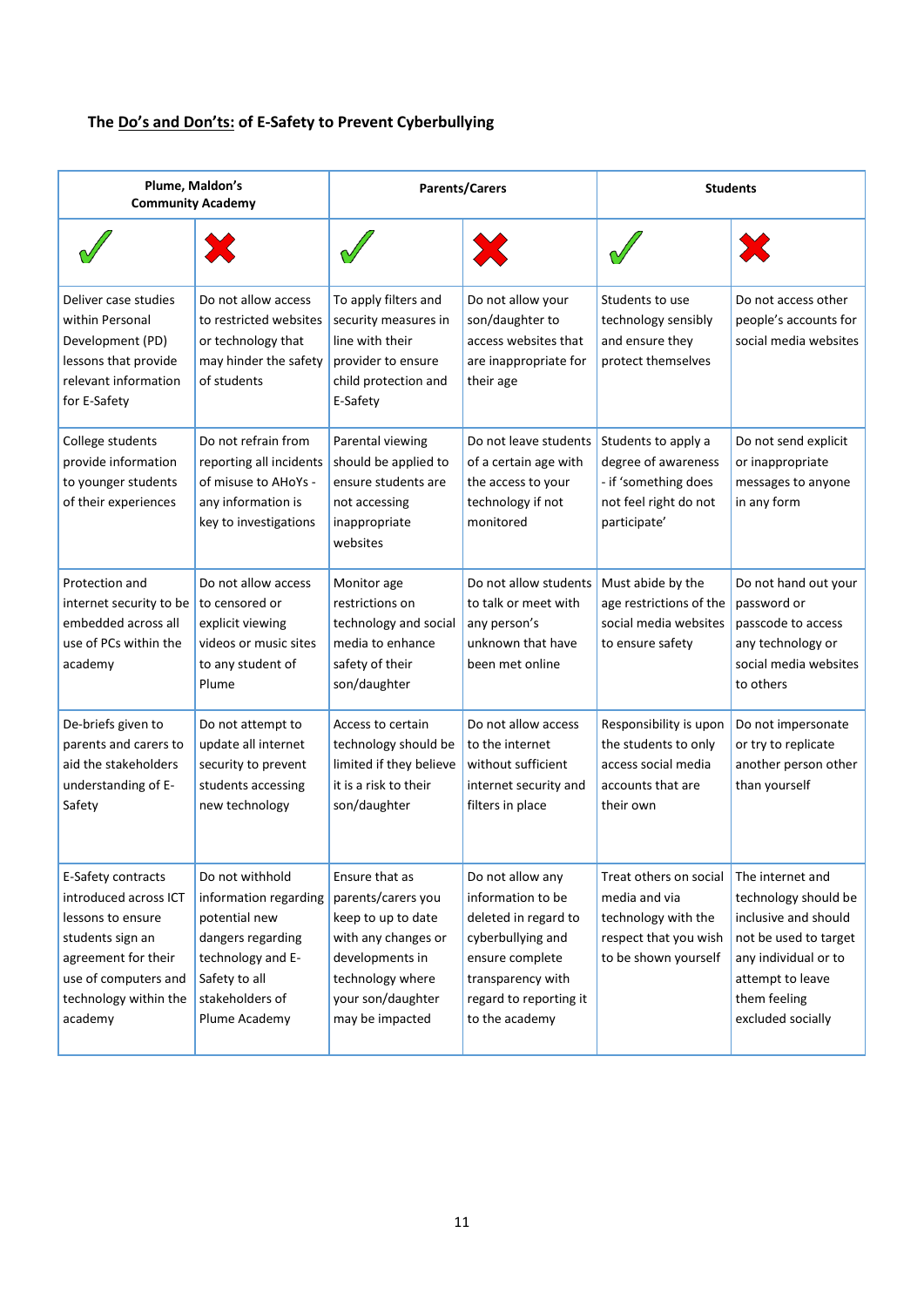

## **Appendix 2:**

## **Stonewall—Supporting LGBT students and celebrating diversity**

#### **Stonewall Champion**

Since September 2016, Plume Academy has had a designated Stonewall Champion in post to further support LGBT students and run academy wide initiatives to promote as well as celebrate diversity.

## **What the law says**

## **Equality Act 2010**

The public sector Equality Duty requires all schools in England to eliminate discrimination on the grounds of sexual orientation and gender reassignment.

## **Education and Inspections Act 2006**

Schools have a duty to promote the safety and wellbeing of all children and young people in their care, including those who are lesbian, gay, bisexual and trans and those experiencing homophobic, biphobic or transphobic bullying.

#### **Government**

Tackling homophobic, biphobic and transphobic bullying is a clear government priority. The Department for Education, in conjunction with the Government Equalities Office, supports schools and organisations across England to tackle homophobic, biphobic and transphobic bullying.

## **LGBT bullying explained**

**Homophobic bullying** is bullying that is based on prejudice or negative attitudes, beliefs or views about lesbian, gay or bi people. Homophobic bullying may be targeted at students who are, or who are perceived to be, lesbian, gay or bi. It can also suggest that someone or something is less worthy because they are lesbian, gay or bi. Homophobic bullying is also often targeted at students who have lesbian, gay or bi family members, and students who do not conform to gender stereotypes or are seen to be 'different' in some way.

**Biphobic bullying** is bullying based on prejudice or negative attitudes, beliefs or views specifically about bisexual people. Biphobic bullying may be targeted at students who are openly bisexual, those who are questioning their sexual orientation, or students who are suspected of being bisexual. Biphobic bullying may target students with negative stereotyping (for example, suggesting that they are greedy) or assume that being bisexual is just 'A phase'.

**Transphobic bullying** is bullying based on prejudice or negative attitudes, views or beliefs about trans people. Transphobic bullying affects young people who are trans but can also affect those questioning their gender identity as well as students who are not trans but do not conform to gender stereotypes.

**Homophobic language** could be the casual derogatory use of the word 'gay' to mean something negative or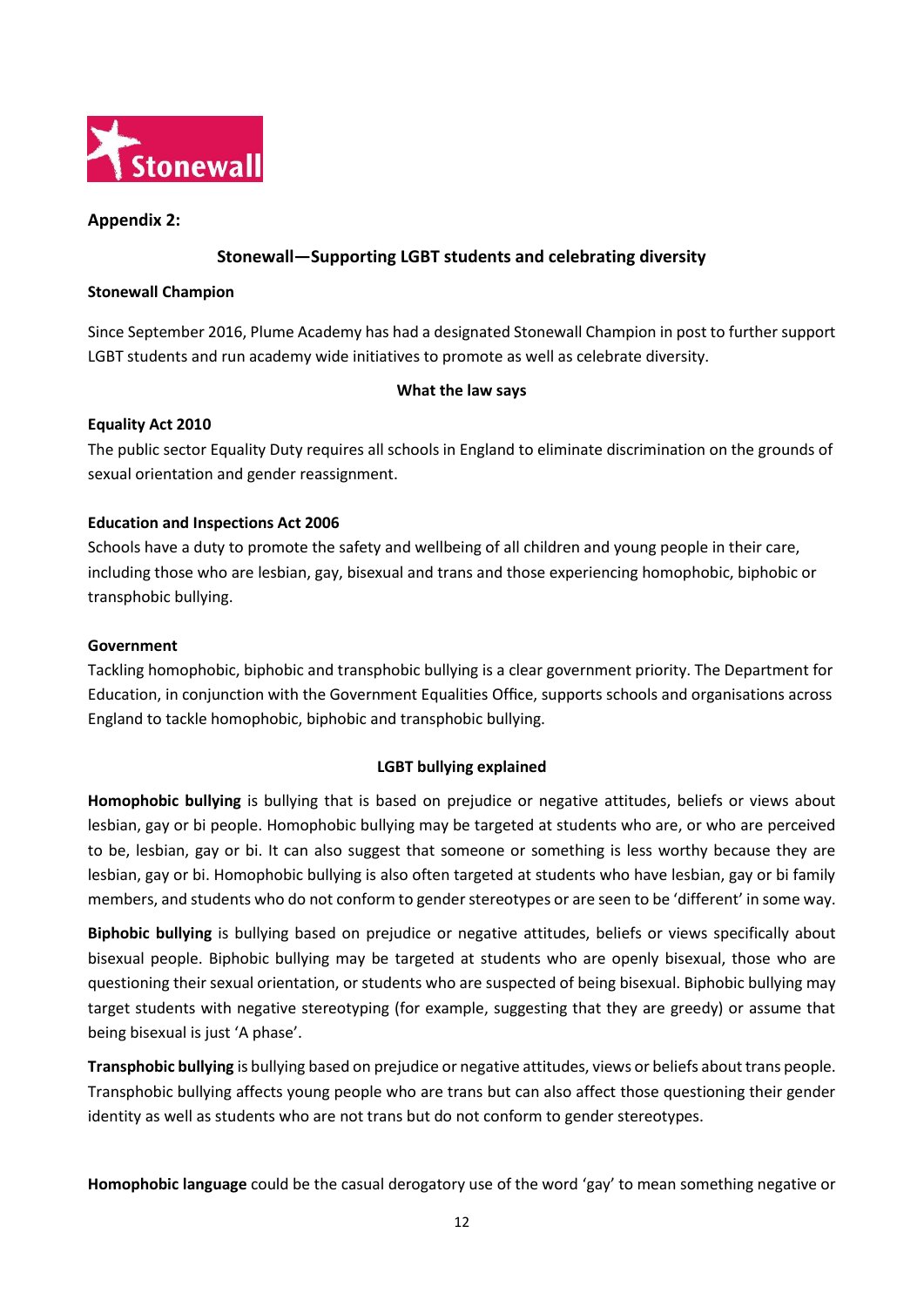the use of explicit homophobic terms. For example – 'that's go gay', 'you're so gay' or 'those trainers are so gay'. It could also be someone calling another student a 'dyke' or a 'faggot'

**Biphobic language** is, for example, shouting 'bi-bi' or referring to a bisexual person as 'greedy'

**Transphobic language** is, for example referring to a someone as a 'tranny' or 'that long hair makes you look like a right gender bender!'

**Sexist language—**there often similarities between homophobic, biphobic and transphobic bullying and sexist language, bullying or attitudes. Sometimes a language or bullying incident may fit into more than one category. For example, the word 'girl' is sometimes used to mean that something or someone is rubbish or less worthy. – 'Don't be such a girl' or 'you kick like a girl'.

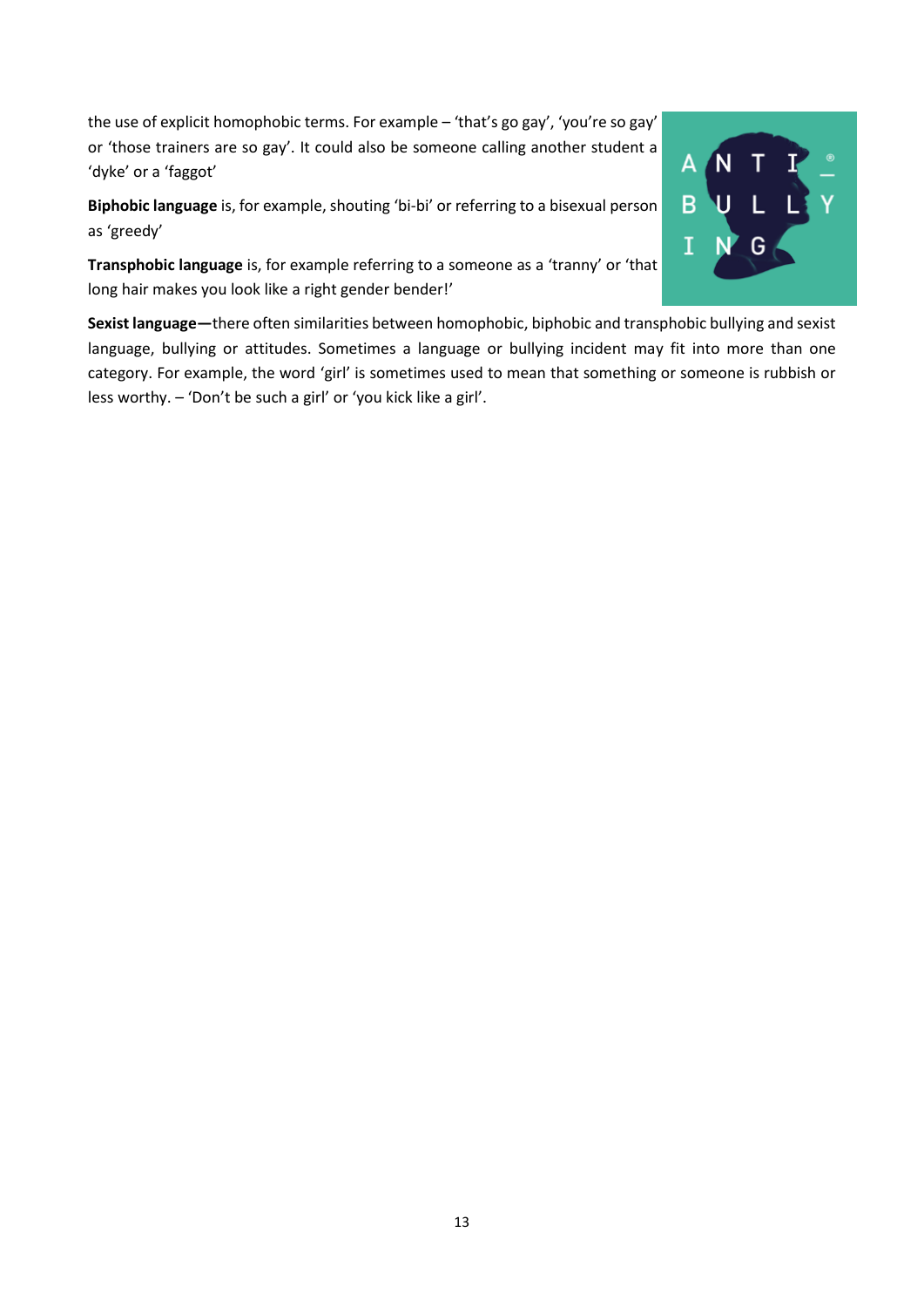

# **Appendix 3:**

# **Student friendly Anti-Bullying Policy**

Plume, Maldon's Community Academy, is a place where every person has the right to be themselves and to be included in a safe and happy environment. Everyone at our academy is equal and should be treated as such and with respect.

# **What is bullying?**

"*Repeated negative behaviour that is intended to make others feel upset, uncomfortable or unsafe."* 

# **What does bullying look like?**

Bullying can be:

- hitting or threatening to hit someone
- touching someone inappropriately or without their consent
- calling someone names or spreading rumours or gossip about someone
- stealing, hiding or damaging someone's property
- deliberately ignoring someone or leaving them out
- sending hurtful or unkind texts, emails or online messages to or about someone.

Remember that bullying is not just physical, and it can happen inside as well as outside of the academy. If someone is deliberately and repeatedly being hurtful or unkind towards you or someone else, whatever that looks like or for whatever reason, it is bullying!

## **What kinds of bullying can happen?**

Bullying can be based on any of the following things:

- race or ethnicity (racist bullying)
- religion or belief
- culture or family background
- gender (sexist bullying), sexual orientation (homophobic or biphobic bullying) or gender identity (transphobic bullying)
- Special Educational Needs or Disability (SEND) bullying
- appearance or a health condition
- home or another personal situation.

Not every type of bullying is on this list, however, and the bottom line is if someone is deliberately and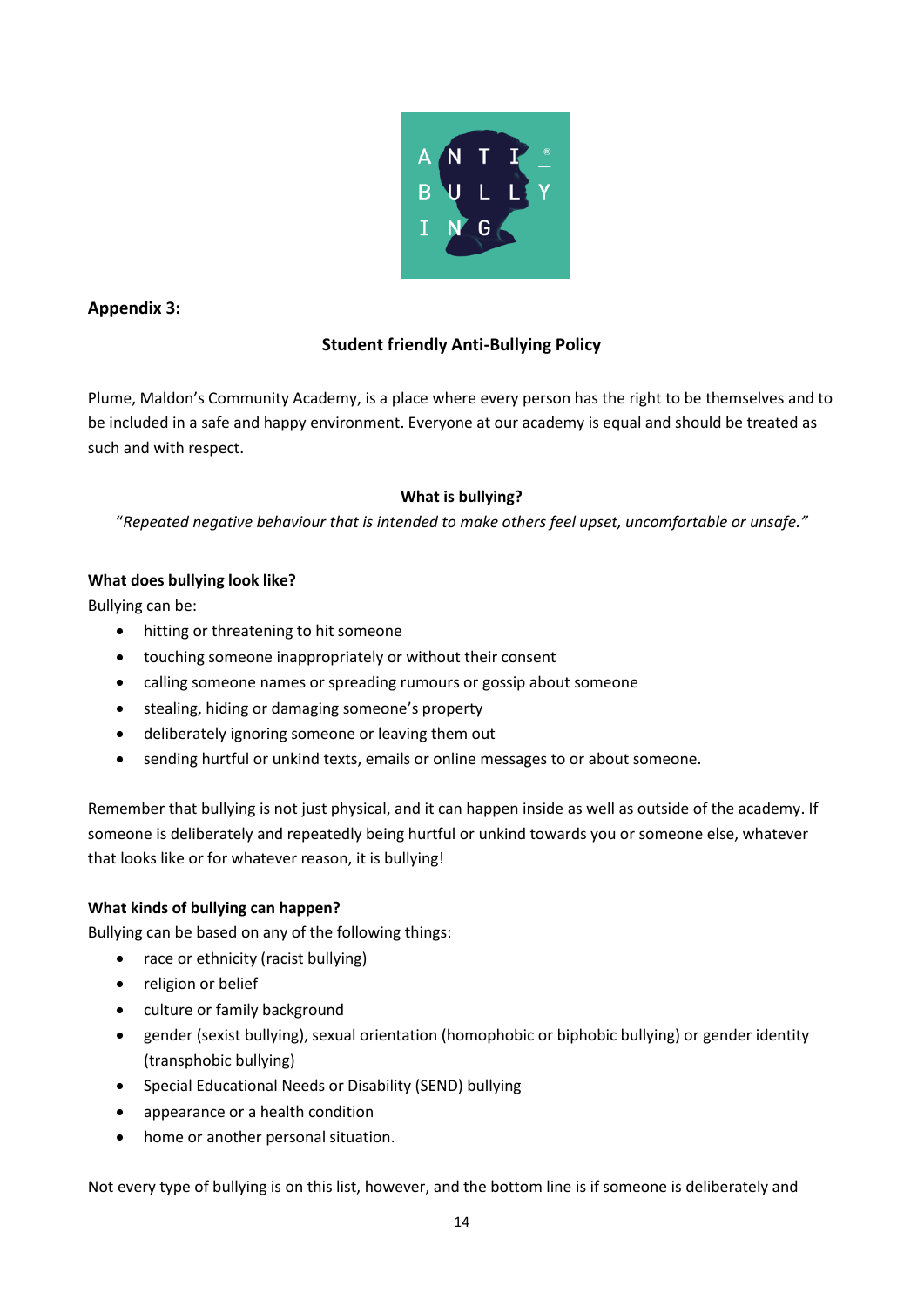repeatedly being hurtful or unkind towards you, for whatever reason, as stated above, this is bullying.

## **What should I do if I'm being bullied or someone else is being bullied?**

It is really important to report bullying. It will not make the situation worse and it will help to stop the bullying whether it is happening to you or to someone else. If you know that someone is being bullied, try to reassure and support them, tell them that what is happening is wrong and help them to tell a trusted adult. If you witness or believe that somebody is being bullied, then you should report your concerns.

There are many ways to report bullying:

- report to a teacher such as a form tutor, Assistant Head of Year, Head of Year or any other member of staff
- reporting to a Student Leadership Team member or a peer mentor Anti-Bullying Ambassador who can be found in an academy 'safe space' every lunch time
- using the anonymous academy bullying reporting box located in the Student Support Centres at both campuses
- report bullying by emailing the appropriate Head of Year and Assistant Head of Year:

[year7support@plume.essex.sch.uk](mailto:year7support@plume.essex.sch.uk) [year8support@plume.essex.sch.uk](mailto:year8support@plume.essex.sch.uk) [year9support@plume.essex.sch.uk](mailto:year9support@plume.essex.sch.uk) [year10support@plume.essex.sch.uk](mailto:year10support@plume.essex.sch.uk) [year11support@plume.essex.sch.uk](mailto:year11support@plume.essex.sch.uk) [year12support@plume.essex.sch.uk](mailto:year12support@plume.essex.sch.uk) [year13support@plume.essex.sch.uk](mailto:year13support@plume.essex.sch.uk)

- reporting to other academy staff such as teaching assistants, LAIC staff, or first aid administrators
- call ChildLine to speak with someone in confidence on 0800 1111. Remember your call will be confidential which means they will not tell anyone else about what you have said unless you want them to of course.

Plume Academy staff will make sure that the bullying is recorded and taken seriously and will follow up to support you or the person being bullied. They will also act to sort out the situation with the bully and any others involved.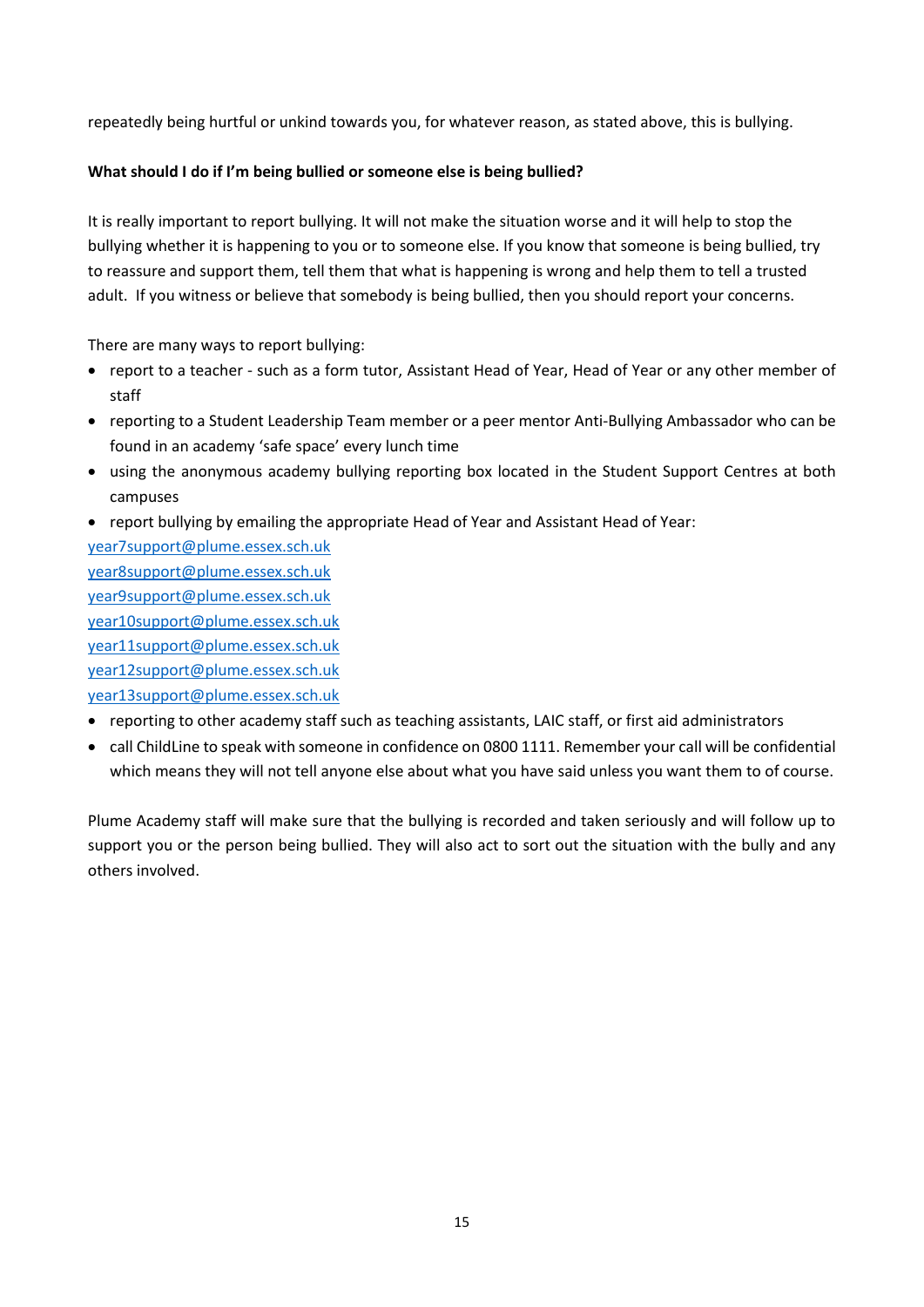

# **Appendix 4:**

# **The Diana Award—Anti-Bullying Ambassadors**

## **What is the Diana Award?**

'The Diana Award Anti-Bullying Ambassadors Programme' is built around the idea that everyone has the power to make someone feel good about themselves, look after others and speak out about issues that matter to them. The Diana Award Anti-Bullying Ambassador programme exists to help young people in schools tackle and prevent bullying.

# **What are Anti-Bullying Ambassadors?**

- · Anti-Bullying Ambassadors are trained, passionate young people who will stand up to bullying and believe they can change things for the better.
- · Anti-Bullying Ambassadors believe that bullying is not a normal part of life. They support others and take a stand to shape attitudes and change behaviours.
- · They are a pillar of support, look out for others and a strong youth voice for the academy community.
- · Anti-Bullying Ambassadors will be noticeable by the square anti-bullying badge they wear.